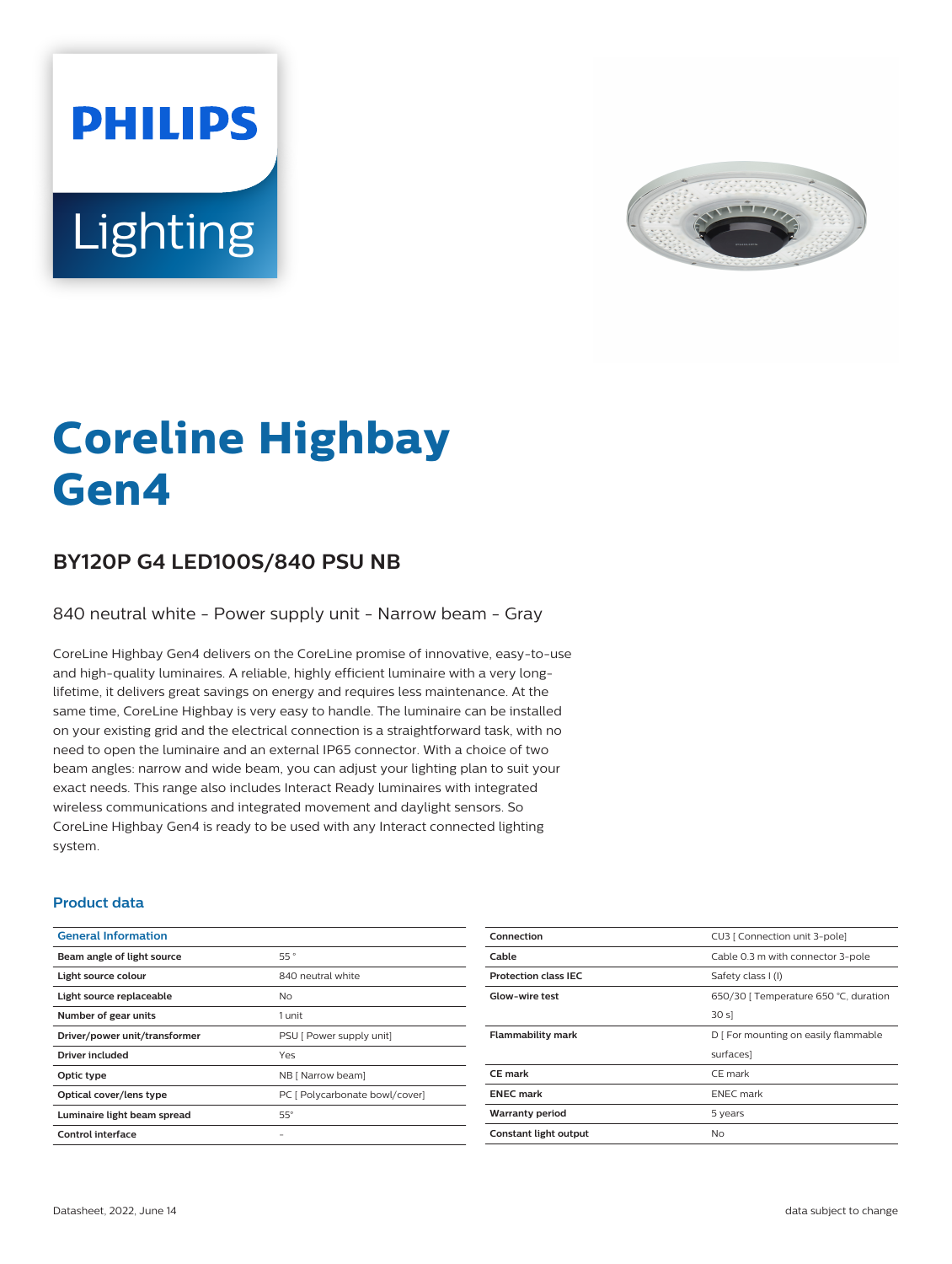## **Coreline Highbay Gen4**

| Number of products on MCB (16 A type B) | 8                                       |
|-----------------------------------------|-----------------------------------------|
| Photobiological risk                    | Photobiological risk group 0 @ 200mm    |
|                                         | to EN62471                              |
| <b>EU RoHS compliant</b>                | Yes                                     |
| Light source engine type                | LED                                     |
| Unified glare rating CEN                | 22                                      |
|                                         |                                         |
| <b>Operating and Electrical</b>         |                                         |
| <b>Input Voltage</b>                    | 220 to 240 V                            |
| Input frequency                         | 50 to 60 Hz                             |
| Initial CLO power consumption           | $-W$                                    |
| Average CLO power consumption           | $-W$                                    |
| Inrush current                          | 54 A                                    |
| Inrush time                             | $0.65$ ms                               |
| Power factor (min.)                     | 0.95                                    |
|                                         |                                         |
| <b>Controls and Dimming</b>             |                                         |
| <b>Dimmable</b>                         | No                                      |
|                                         |                                         |
| <b>Mechanical and Housing</b>           |                                         |
| <b>Housing material</b>                 | Aluminum                                |
| <b>Reflector material</b>               |                                         |
| <b>Optic material</b>                   | Polycarbonate                           |
| Optical cover/lens material             | Polycarbonate                           |
| <b>Fixation material</b>                | Aluminium                               |
| Optical cover/lens finish               | Clear                                   |
| <b>Overall height</b>                   | 95 mm                                   |
| <b>Overall diameter</b>                 | 385 mm                                  |
| Colour                                  | Gray                                    |
|                                         |                                         |
| <b>Approval and Application</b>         |                                         |
| Ingress protection code                 | IP65 [ Dust penetration-protected, jet- |
|                                         | proof]                                  |
| Mech. impact protection code            | IK07 [2 J reinforced]                   |
|                                         |                                         |

| <b>Initial Performance (IEC Compliant)</b>      |                              |  |
|-------------------------------------------------|------------------------------|--|
| Initial luminous flux (system flux)             | 10500 lm                     |  |
| <b>Luminous flux tolerance</b>                  | $+/-10%$                     |  |
| Initial LED luminaire efficacy                  | 152 lm/W                     |  |
| Init. Corr. Colour Temperature                  | 4000 K                       |  |
| Init. Colour rendering index                    | $-80$                        |  |
| Initial chromaticity                            | (0.38, 0.38) SDCM <5         |  |
| Initial input power                             | 69 W                         |  |
| Power consumption tolerance                     | $+/-10%$                     |  |
|                                                 |                              |  |
| <b>Over Time Performance (IEC Compliant)</b>    |                              |  |
| Control gear failure rate at median useful life | 5%                           |  |
| 50,000 h                                        |                              |  |
| Lumen maintenance at median useful life*        | L80                          |  |
| 50,000 h                                        |                              |  |
|                                                 |                              |  |
| <b>Application Conditions</b>                   |                              |  |
| Ambient temperature range                       | $-30$ to $+45$ °C            |  |
| Performance ambient temperature Tq              | 35 °C                        |  |
| <b>Maximum dimming level</b>                    | Not applicable               |  |
| Suitable for random switching                   | Yes                          |  |
|                                                 |                              |  |
| <b>Product Data</b>                             |                              |  |
| Full product code                               | 871016333571100              |  |
| Order product name                              | BY120P G4 LED100S/840 PSU NB |  |
| EAN/UPC - product                               | 8710163335711                |  |
| Order code                                      | 33571100                     |  |
| SAP numerator - quantity per pack               | 1                            |  |
| Numerator - packs per outer box                 | 1                            |  |
| <b>SAP material</b>                             | 911401569851                 |  |
| SAP net weight (piece)                          | 3.300 kg                     |  |



#### **Dimensional drawing**





**BY120P G4 LED100S/840 PSU NB**